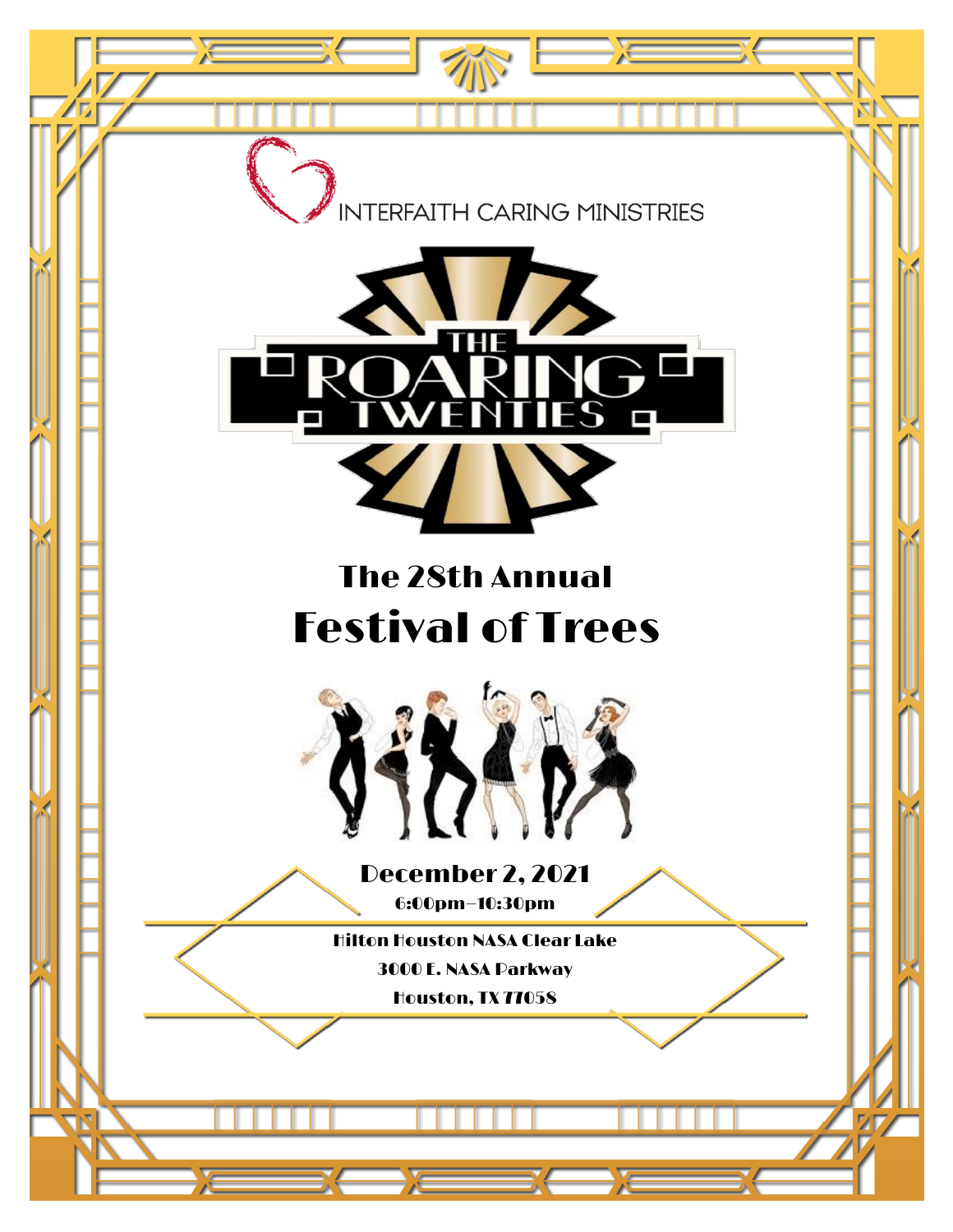

December 2, 2021 6:00pm—10:30pm Hilton Houston NASA Clear Lake 3000 E. NASA Parkway Houston, TX 77058

To Sponsor the event, make a donation or purchase individual tickets, please contact Johnnie Hubbard at jhubbard@icmtx.org. or 281-332-3881, ext. 1112.

## SPONSORSHIP LEVELS

## Great Gatsby Sponsor \$5,000

- Table for 10
- Slideshow recognition—full-screen
- Company name on sign
- Ad on Gala silent auction website
- 10ft tree decorated at your place of business or home
- Recognition in press releases and marketing materials
- Signage at table
- 20 raffle tickets for gift card tree
- 5 bottles of wine

## Cat's Meow Sponsor \$3,500

- Table for 10
- Slideshow recognition—half-screen
- Company name on sign
- Ad on Gala silent auction website
- 6ft tree decorated at your place of business or home
- Recognition in press releases and marketing materials
- Signage at table
- 10 raffle tickets for gift card tree
- 3 bottles of wine

## Speakeasy Sponsor \$2,000

- Seating for 6
- Slideshow recognition-quarter-screen
- Company name on sign
- Ad on Gala silent auction website
- 6 ft. tree decorated at your place of business or home
- Recognition in press releases and marketing materials
- Signage at table
- 5 raffle tickets for gift card tree

#### TREE SPONSORS

3-4 Ft. Tree \$400

6-8 Ft. Tree \$700

9-10 Ft. Tree \$1,000

Tree Sponsors may choose to have their tree decorated at their place of business or at their residence.

# Bee's Knees Table \$1,000

- Table for 10
- Slideshow recognition
- Signage at table

## Individual Seating

Tickets \$120 each

## Underwriter Opportunities

| <b>Entertainment:</b>         | 3 @ \$1000 |  |  |
|-------------------------------|------------|--|--|
| Decorations:                  | \$500      |  |  |
| <b>Printing:</b>              | 2@\$500    |  |  |
| <b>Invites &amp; Postage:</b> | \$500      |  |  |
| Wine:                         | 3@\$250    |  |  |
| Signage:                      | \$500      |  |  |

Slideshow recognition at dinner, Company name on sign, and Recognition on Gala silent auction website.

## Gala Advertisements

\$225—includes Slideshow Ad—1/4 screen and Company logo with hyperlink on Gala silent auction webpage

ICM is a non-profit, 501(c)3 Corporation. Tax ID 74-0143694. All donations are tax-deductible in accordance with state law.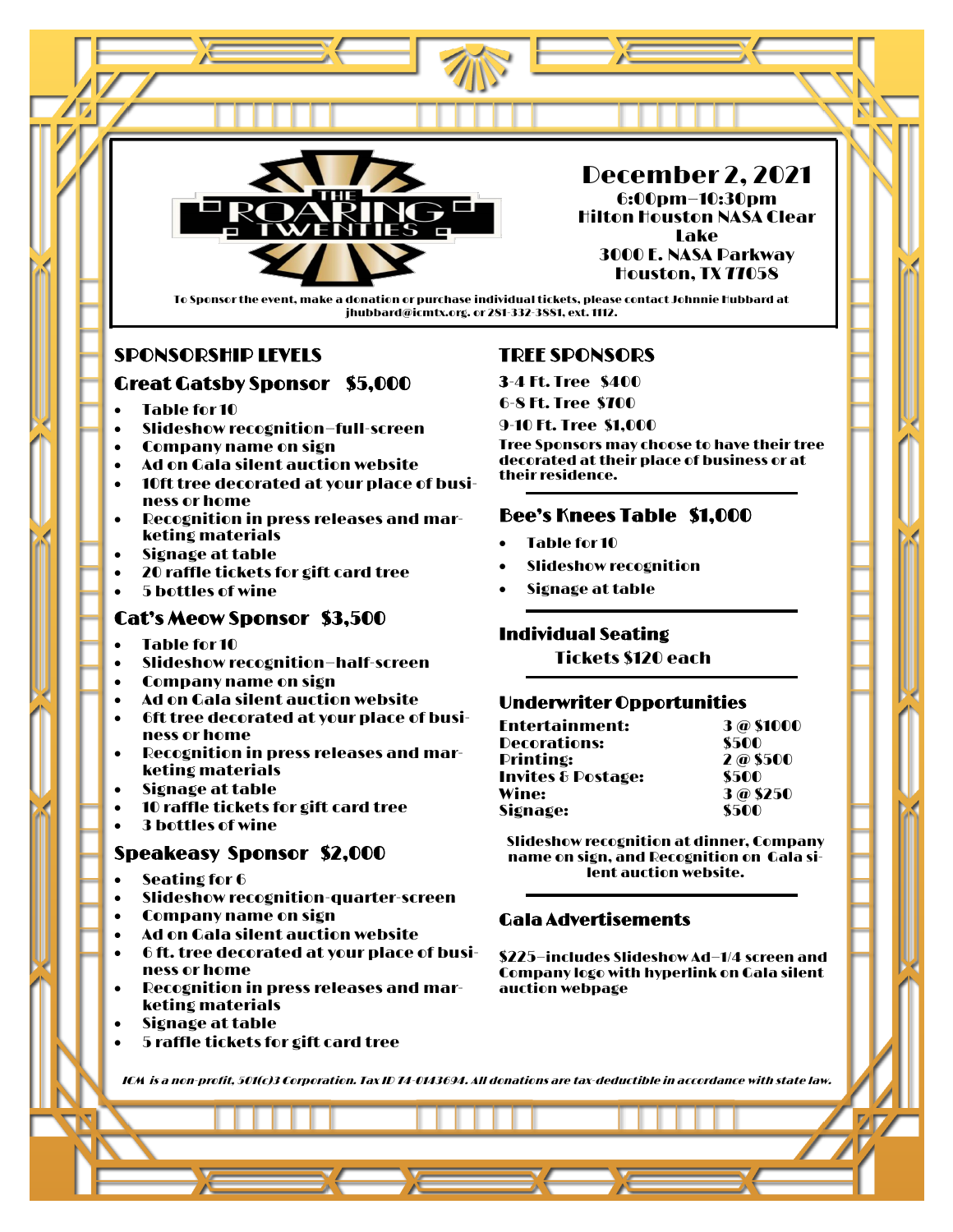|                                                                                                                             |                                                                                                                                                            | <b>December 2, 2021</b><br>6:00pm-10:30pm<br><b>Hilton Houston NASA Clear</b><br>Lake<br><b>3000 E. NASA Parkway</b><br>Houston, TX 77058 |
|-----------------------------------------------------------------------------------------------------------------------------|------------------------------------------------------------------------------------------------------------------------------------------------------------|-------------------------------------------------------------------------------------------------------------------------------------------|
|                                                                                                                             | To Sponsor the event, make a donation or purchase individual tickets, please contact Johnnie Hubbard at<br>jhubbard@icmtx.org. or 281-332-3881, ext. 1112. |                                                                                                                                           |
| <b>Sponsorship Levels</b>                                                                                                   |                                                                                                                                                            |                                                                                                                                           |
| <b>Tree Sponsors</b>                                                                                                        |                                                                                                                                                            | _\$5,000 Great Gatsby Sponsor   __________\$3,500 Cat's Meow Sponsor   _________\$2,000 Speakeasy Sponsor                                 |
| \$1,000 9-10' Tree Sponsor<br><b>Underwriter Opportunities</b>                                                              |                                                                                                                                                            |                                                                                                                                           |
| \$1,000 Entertainment (3)<br>__\$500 Invites & Postage                                                                      |                                                                                                                                                            | \$500 Printing (2)<br><b>\$250 Wine (3)</b>                                                                                               |
| Ticket & Table Sales                                                                                                        |                                                                                                                                                            |                                                                                                                                           |
| \$1,000 Bee's Knees Table<br><b>Gala Advertisements</b>                                                                     |                                                                                                                                                            | _________ x \$120 Individual Ticket<br>$\boldsymbol{\mathsf{x}}$ \$225                                                                    |
|                                                                                                                             | I will be paying by _______ Check _______ MasterCard _______ Visa _______ American Express                                                                 |                                                                                                                                           |
|                                                                                                                             |                                                                                                                                                            |                                                                                                                                           |
|                                                                                                                             |                                                                                                                                                            |                                                                                                                                           |
|                                                                                                                             | $\mathbf{Iip:}\_\_\_\_\_\_\_\$                                                                                                                             |                                                                                                                                           |
|                                                                                                                             | <b>Acknowledgment</b>                                                                                                                                      |                                                                                                                                           |
|                                                                                                                             |                                                                                                                                                            |                                                                                                                                           |
|                                                                                                                             |                                                                                                                                                            |                                                                                                                                           |
|                                                                                                                             |                                                                                                                                                            |                                                                                                                                           |
|                                                                                                                             |                                                                                                                                                            |                                                                                                                                           |
|                                                                                                                             |                                                                                                                                                            |                                                                                                                                           |
| Email 2008 - 2008 - 2010 - 2010 - 2010 - 2010 - 2010 - 2010 - 2010 - 2010 - 2010 - 2010 - 2010 - 2010 - 2010 -              |                                                                                                                                                            |                                                                                                                                           |
| I am unable to attend or sponsor Festival of Trees, but wish to contribute \$___________ in support                         | of the Interfaith Caring Ministries ongoing programs.                                                                                                      |                                                                                                                                           |
|                                                                                                                             | Please mail form to Interfaith Caring Ministries, 151 Park Ave., League City, TX 77573,<br>fax to 281-332-3823, or email to jhubbard@icmtx.org.            |                                                                                                                                           |
| ICM is a non-profit, 501(c)3 Corporation. Tax ID 74-0143694. All donations are tax-deductible in accordance with state law. |                                                                                                                                                            |                                                                                                                                           |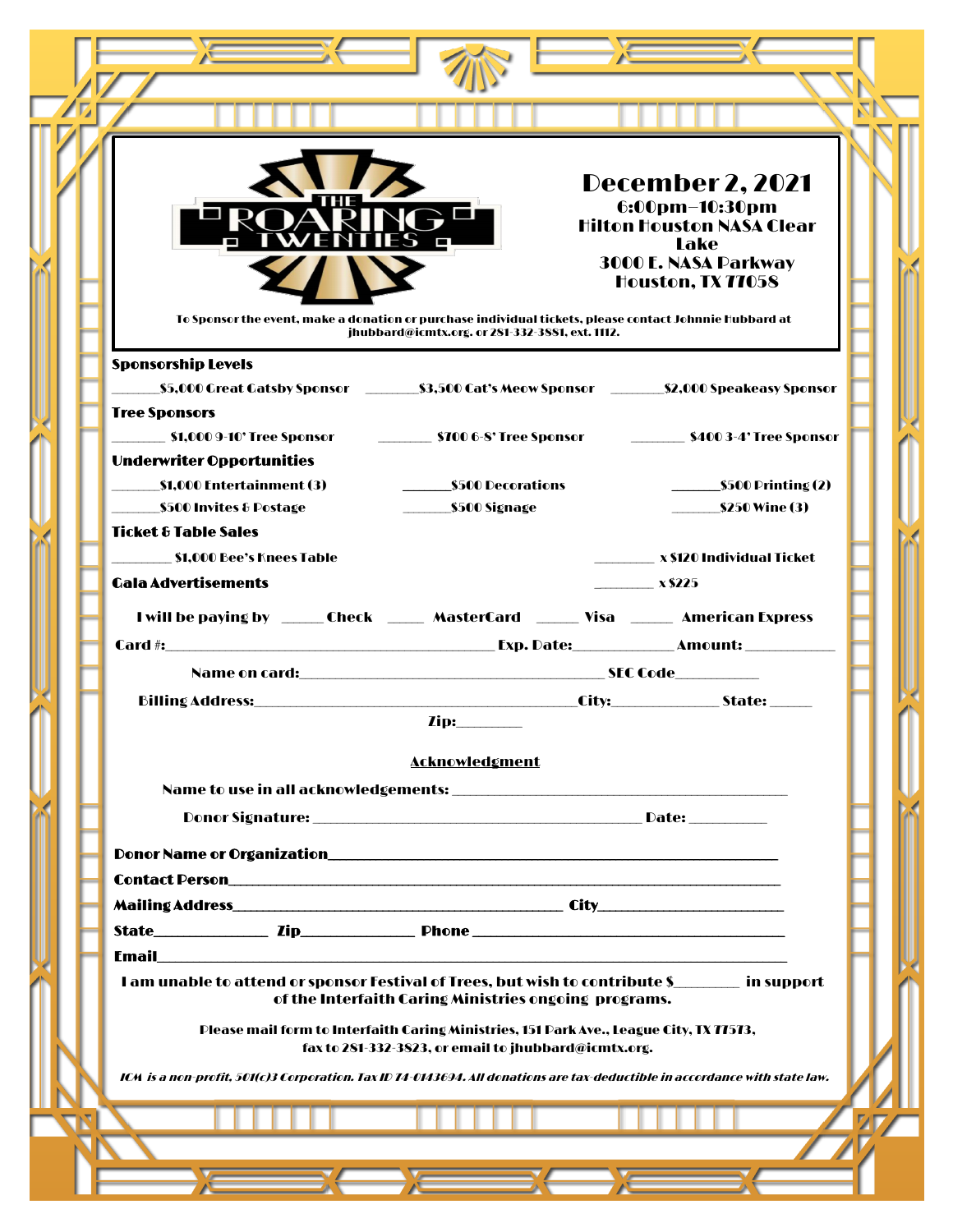|                                                                    | <b>December 2, 2021</b><br>6:00pm-10:30pm<br><b>Hilton Houston NASA Clear</b><br><b>Lake</b><br><b>3000 E. NASA Parkway</b><br>Houston, TX 77058                                                                                                                                                                                                                                                                                                                                |  |  |  |  |
|--------------------------------------------------------------------|---------------------------------------------------------------------------------------------------------------------------------------------------------------------------------------------------------------------------------------------------------------------------------------------------------------------------------------------------------------------------------------------------------------------------------------------------------------------------------|--|--|--|--|
|                                                                    | To Sponsor the event, make a donation or purchase individual tickets, please contact Johnnie Hubbard at<br>jhubbard@icmtx.org. or 281-332-3881, ext. 1112.                                                                                                                                                                                                                                                                                                                      |  |  |  |  |
|                                                                    | <b>Tree Sponsorships</b>                                                                                                                                                                                                                                                                                                                                                                                                                                                        |  |  |  |  |
|                                                                    |                                                                                                                                                                                                                                                                                                                                                                                                                                                                                 |  |  |  |  |
|                                                                    | Company/Organization Name: with a state of the control of the control of the control of the control of the control of the control of the control of the control of the control of the control of the control of the control of                                                                                                                                                                                                                                                  |  |  |  |  |
|                                                                    |                                                                                                                                                                                                                                                                                                                                                                                                                                                                                 |  |  |  |  |
|                                                                    |                                                                                                                                                                                                                                                                                                                                                                                                                                                                                 |  |  |  |  |
|                                                                    |                                                                                                                                                                                                                                                                                                                                                                                                                                                                                 |  |  |  |  |
|                                                                    | I would like my tree decorated and displayed at my place of business.                                                                                                                                                                                                                                                                                                                                                                                                           |  |  |  |  |
| I would like my tree decorated and displayed at my home residence. |                                                                                                                                                                                                                                                                                                                                                                                                                                                                                 |  |  |  |  |
|                                                                    | <b>Payment Options</b><br>I will be paying by _____Check _____ MasterCard _____ Visa ____ American Express                                                                                                                                                                                                                                                                                                                                                                      |  |  |  |  |
|                                                                    | Exp. Date:<br>Card #:<br><b>Example 2</b> Amount:                                                                                                                                                                                                                                                                                                                                                                                                                               |  |  |  |  |
|                                                                    |                                                                                                                                                                                                                                                                                                                                                                                                                                                                                 |  |  |  |  |
|                                                                    |                                                                                                                                                                                                                                                                                                                                                                                                                                                                                 |  |  |  |  |
|                                                                    | <b>Acknowledgment</b>                                                                                                                                                                                                                                                                                                                                                                                                                                                           |  |  |  |  |
|                                                                    |                                                                                                                                                                                                                                                                                                                                                                                                                                                                                 |  |  |  |  |
|                                                                    |                                                                                                                                                                                                                                                                                                                                                                                                                                                                                 |  |  |  |  |
|                                                                    |                                                                                                                                                                                                                                                                                                                                                                                                                                                                                 |  |  |  |  |
|                                                                    | Please mail form to Interfaith Caring Ministries, 151 Park Ave., League City, TX 77573,                                                                                                                                                                                                                                                                                                                                                                                         |  |  |  |  |
|                                                                    | fax to 281-332-3823, or email to jhubbard@icmtx.org.                                                                                                                                                                                                                                                                                                                                                                                                                            |  |  |  |  |
|                                                                    | ICM is a non-profit, 501(c)3 Corporation. Tax ID 74-0143694. All donations are tax-deductible in accordance with state law.                                                                                                                                                                                                                                                                                                                                                     |  |  |  |  |
|                                                                    |                                                                                                                                                                                                                                                                                                                                                                                                                                                                                 |  |  |  |  |
|                                                                    |                                                                                                                                                                                                                                                                                                                                                                                                                                                                                 |  |  |  |  |
|                                                                    | $\overline{\phantom{a}}$ $\overline{\phantom{a}}$ $\overline{\phantom{a}}$ $\overline{\phantom{a}}$ $\overline{\phantom{a}}$ $\overline{\phantom{a}}$ $\overline{\phantom{a}}$ $\overline{\phantom{a}}$ $\overline{\phantom{a}}$ $\overline{\phantom{a}}$ $\overline{\phantom{a}}$ $\overline{\phantom{a}}$ $\overline{\phantom{a}}$ $\overline{\phantom{a}}$ $\overline{\phantom{a}}$ $\overline{\phantom{a}}$ $\overline{\phantom{a}}$ $\overline{\phantom{a}}$ $\overline{\$ |  |  |  |  |